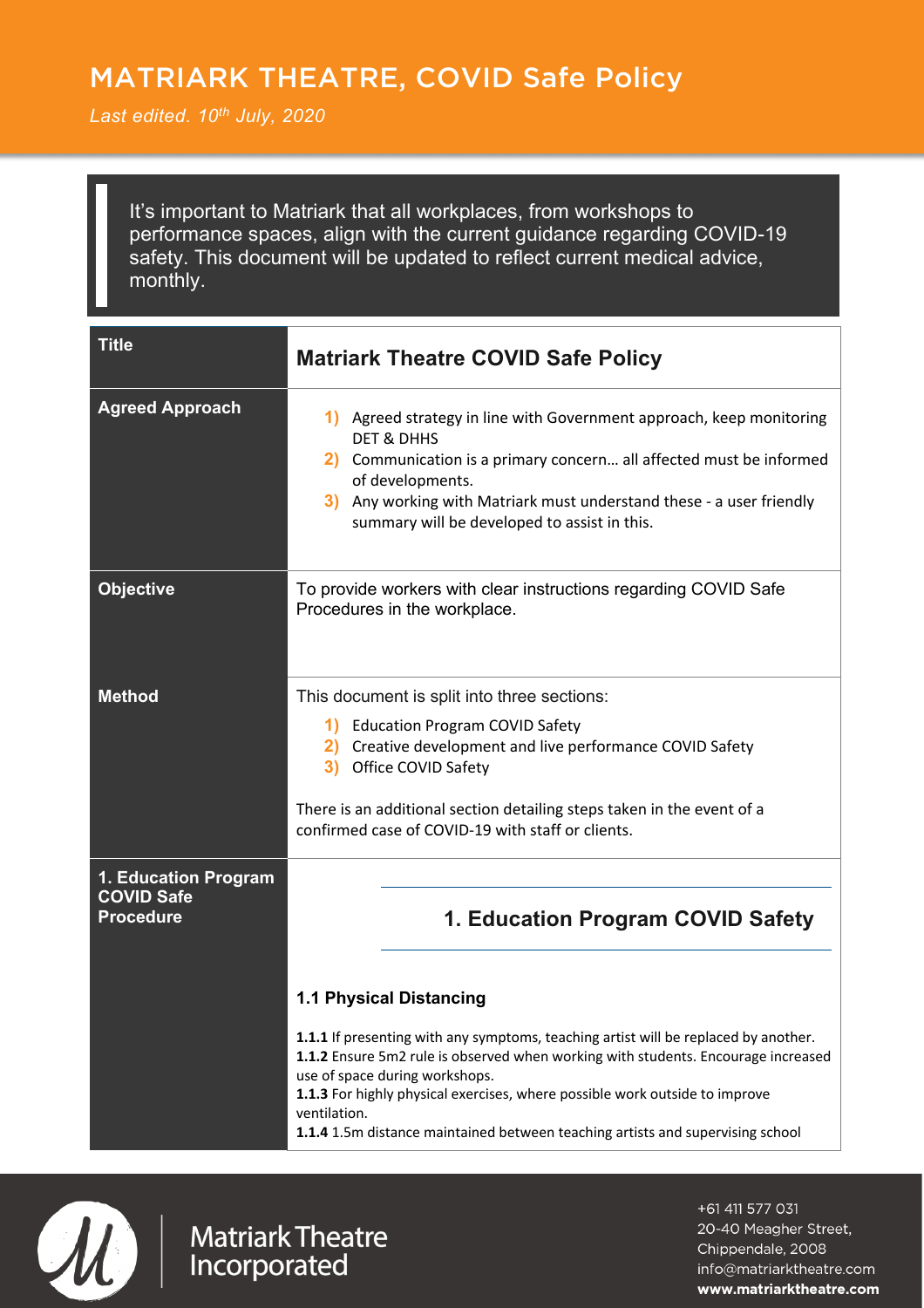|                                                                  | teachers.<br>1.1.5 Offer online option for schools to have workshops.<br>1.1.6 No touching students, where spotters are required (ie. acrobatics) skill up<br>students to do this themselves at the start of a workshop (this should already be the<br>case).                                                                                                                                                             |
|------------------------------------------------------------------|---------------------------------------------------------------------------------------------------------------------------------------------------------------------------------------------------------------------------------------------------------------------------------------------------------------------------------------------------------------------------------------------------------------------------|
|                                                                  | 1.2 Monitored use and cleaning of teaching equipment                                                                                                                                                                                                                                                                                                                                                                      |
|                                                                  | 1.2.1 Leather masks are not to be used by students. In their place, teacher<br>demonstrates in mask.<br>1.2.2 Props handled by students are cleaned using detergent wipes (according to<br>federal guidelines).<br>1.2.3 If a mask is worn by a particular student then it will not be worn by anyone<br>else (ideally this doesn't occur). It will then be cleaned with a damp cloth and a<br>dedicated leather cleaner. |
|                                                                  | 1.3 Safe Administering of First Aid                                                                                                                                                                                                                                                                                                                                                                                       |
|                                                                  | 1.3.1 Standard precautions should be adopted when providing first aid, for example<br>gloves and an apron to use when dealing with blood or body fluids/substances.<br>1.3.2 Always wash hands with soap and water or use a hand sanitiser before and<br>after providing first aid.                                                                                                                                       |
|                                                                  | 1.4 Handwashing and Hygiene                                                                                                                                                                                                                                                                                                                                                                                               |
|                                                                  | 1.4.1 provide hand sanitiser to teaching artists as a part of their teaching kit.<br>1.4.2 no handling of cash on site.                                                                                                                                                                                                                                                                                                   |
| 2. Creative<br><b>Development COVID</b><br><b>Safe Procedure</b> | <b>Creative Development COVID Safety</b>                                                                                                                                                                                                                                                                                                                                                                                  |
|                                                                  | 2.1 Observe lockdown rules from Aus Gov.                                                                                                                                                                                                                                                                                                                                                                                  |
|                                                                  | 2.1.1 prepare contingency plan for various stages of lockdown (incl. total lockdown,<br>partial lockdown)                                                                                                                                                                                                                                                                                                                 |
|                                                                  | 2.2 Ensure COVID information for artists is available and easily<br>accessible.                                                                                                                                                                                                                                                                                                                                           |
|                                                                  | 2.2.1 If presenting with any symptoms then must have COVID test.<br>2.2.2 This policy document & COVID Fact sheet provided for artists: information<br>includes distancing, hygiene practices and expectations.<br>2.2.3 At risk artists are not required to attend in person. Online options for<br>participation are made available.                                                                                    |



Matriark Theatre<br>Incorporated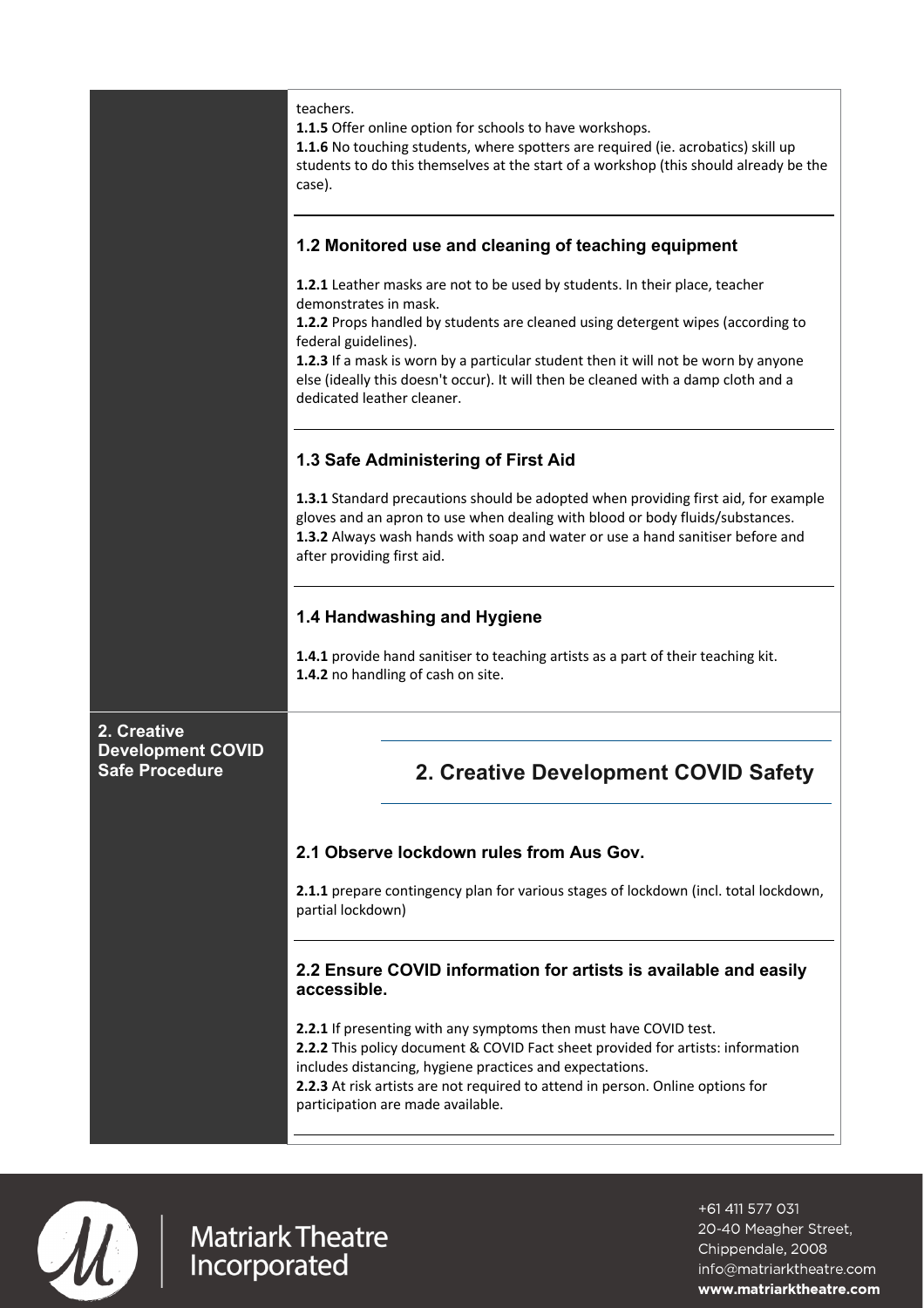## **2.3 Social Distancing Provisions 2.3.1** Ensure any space being used for creative development has 5m<sup>2</sup> per person minimum. **2.3.2** Creative development tasks maintain social distancing measures regarding touch and distance (1.5m between performers) **2.3.3** Artists are permitted to attend using an online option if they feel unsafe. **3. Office COVID Safe Procedure 3. Office COVID Safety 3.1 Workers, where possible, work from home 3.1.1** Implement flexible working arrangements and video conferencing systems to make it easy and preferable for staff to work from home **3.2 When in the office, workers are spaced minimum 1.5 metres apart from one another. 3.2.1** When more than one staff member is present in the office, allocate one to be in charge on monitoring the physical distancing. **3.2.2** Encourage those working to be at the office at different times. **3.3 Handwashing and Hygene Practices, 3.3.1** have hand sanitiser stations on entry and exit points and around the workplace generally **3.3.2** cashless transactions at any Matriark events **3.3.3** signage in bathrooms reminding staff of COVID safe hygene practices. **3.4 Workplace is cleaned regularly, 3.4.1** frequently touched areas are cleaned several times a day. **3.4.2** workers can access cleaning equipment for their personal property including phones, glasses & laptops. **3.4.3** cleaners should wear PPE while cleaning. **3.5 Self Isolation 3.5.1** all workers with any flu/cold symptoms must be tested for COVID-19 and isolate until they are given the all clear. **3.5.2** if any worker has been in contact with someone who is diagnosed with COVID-19 they must self-isolate for 14 days.



**AND** Matriark Theatre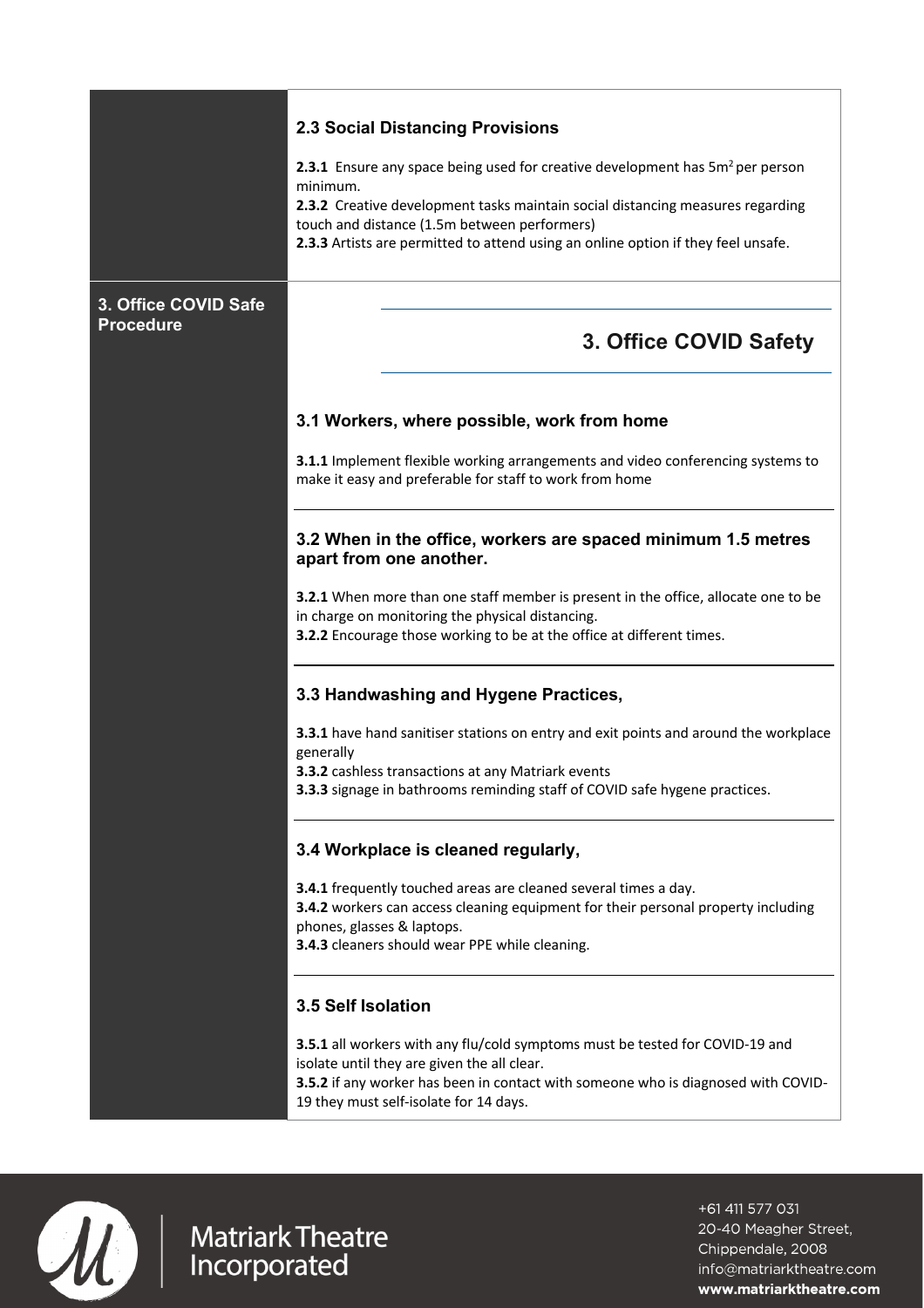|                                                    | 3.5.3 vulnerable workers must be given the option to work from home if they so<br>choose.                                                                                                                                                                                                                                                                                                   |
|----------------------------------------------------|---------------------------------------------------------------------------------------------------------------------------------------------------------------------------------------------------------------------------------------------------------------------------------------------------------------------------------------------------------------------------------------------|
| <b>4. Confirmed Case</b><br><b>Procedure</b>       | 4. Confirmed Case Procedure                                                                                                                                                                                                                                                                                                                                                                 |
|                                                    | 4.1) Follow government regulations                                                                                                                                                                                                                                                                                                                                                          |
|                                                    | 4.1.1 FIRST STEP: Call National Coronavirus Helpline (1800 020 080)                                                                                                                                                                                                                                                                                                                         |
|                                                    | 4.2) Matriark office is closed.                                                                                                                                                                                                                                                                                                                                                             |
|                                                    | 4.2.1 workers are informed and given instructions regarding testing and self<br>isolation (as per item 1.1.5)<br>4.2.2 where hotdesk arrangement or shared office space is concern, external parties<br>are informed and those who had been in contact informed.<br>4.2.3 committee includes executive, board and external consultants.<br>4.2.4 arrange contact with all affected parties. |
|                                                    | 4.3) Crisis committee formed<br>4.3.1 committee includes executive, board and external consultants.                                                                                                                                                                                                                                                                                         |
|                                                    | 4.4) All external stakeholders who've been in contact with<br>confirmed case are informed.                                                                                                                                                                                                                                                                                                  |
|                                                    | 4.4.1 arrange contact with all affected parties (schools, venues etc.)                                                                                                                                                                                                                                                                                                                      |
| Training, support and<br>supervision of<br>workers | All staff undergo an induction at the start of any<br>employment or engagement. This involves reading the<br>COVID policy document together.                                                                                                                                                                                                                                                |



Matriark Theatre<br>Incorporated